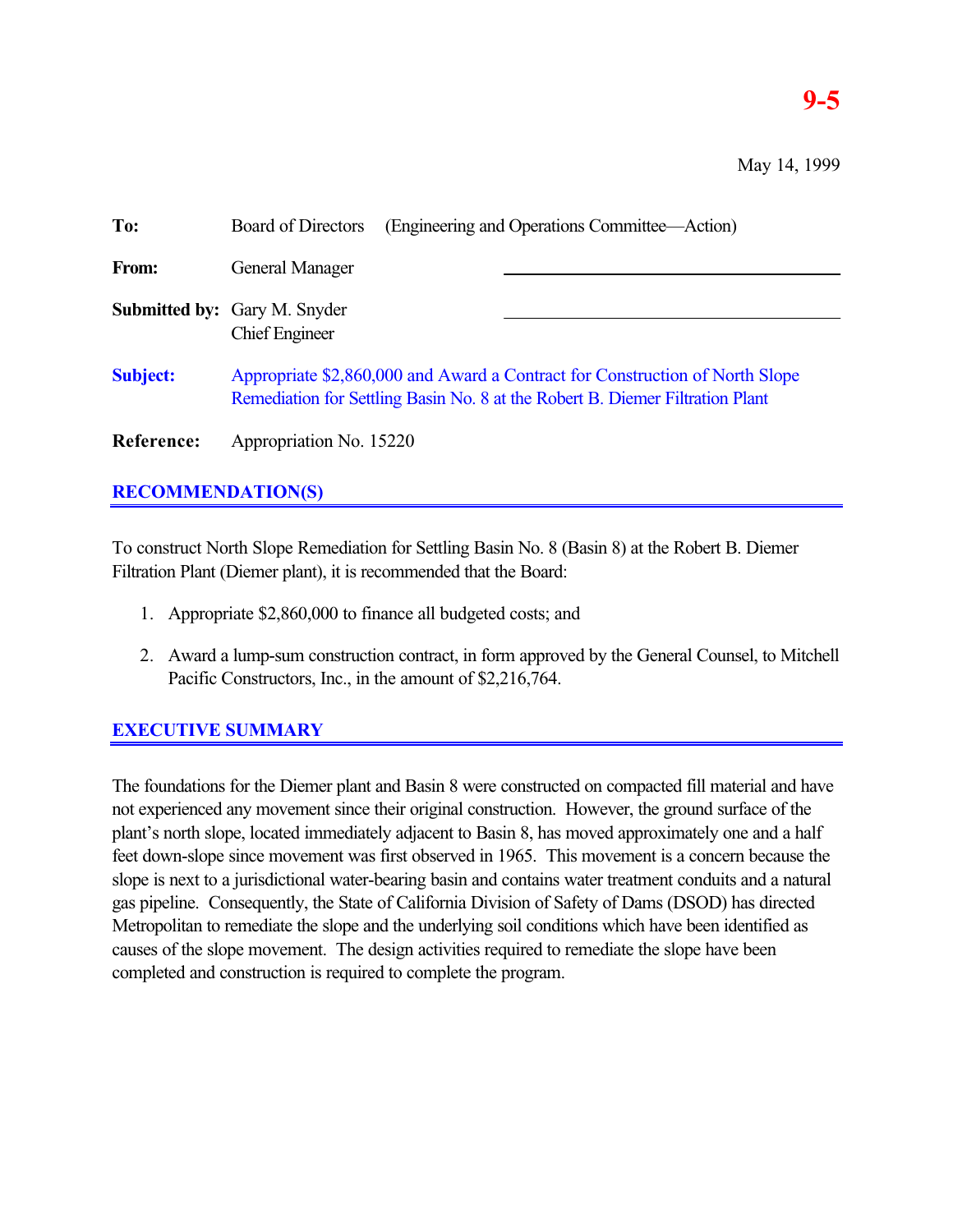Approval of these recommendations will authorize the award of a contract in the amount of \$2,216,764 to Mitchell Pacific Constructors, Inc., the low bidder for Specifications No. 1274, as amended, for the construction of slope remediation adjacent to Basin 8 at the Diemer plant. The total estimated cost of the program is \$3,420,000.

#### **JUSTIFICATION**

The proposed action will comply with DSOD's requirements and prevent continued movement of the slope that could result in possible damage to water treatment conduits, a natural gas pipeline and to Basin 8.

#### **ALTERNATIVE TO PROPOSED ACTION**

#### **Do Not Remediate the Slope**

There are no alternatives to implementing a slope remediation program. Failure of Metropolitan to satisfactorily strengthen the slope will impose increasing risk to the structural integrity of Basin 8 and the adjacent conduits as well as expose Metropolitan to DSOD enforcement action. DSOD, as a State regulating agency, has directed that corrective action be taken or Metropolitan could face decertification of Basin 8.

#### **Delay Remediation of the Slope**

Delay of the slope remediation could cause DSOD to decertify Basin 8. If DSOD decertified Basin 8, the Diemer plant could continue to operate. However, this would result in a reduction in capacity of the plant and increase the potential for damage to the affected pipelines and Basin 8.

| <b>Program Name:</b>              | Diemer Filtration Plant - Settling Basin No. 8 - North Slope Remediation |                                                                  |                                  |             |                           |
|-----------------------------------|--------------------------------------------------------------------------|------------------------------------------------------------------|----------------------------------|-------------|---------------------------|
| <b>Source of Funds:</b>           | Construction Funds (See Attachment C, Financial Statement)               |                                                                  |                                  |             |                           |
| <b>Appropriation No.:</b>         | 15220                                                                    | <b>Total Budget:</b><br><b>Board Action No.</b><br>$\mathcal{D}$ |                                  |             | $$1,990,000*$             |
| <b>Requested Amount:</b>          |                                                                          | \$2,860,000                                                      | <b>Capital Program No.:</b>      | $15220 - A$ |                           |
| <b>Total Appropriated Amount:</b> |                                                                          | \$3,420,000                                                      | <b>Capital Program Page No.:</b> |             | $E-27$                    |
| <b>Total Program Estimate:</b>    |                                                                          | $$3,420,000*$                                                    | <b>Program Category:</b>         |             | Asset/System<br>Integrity |

#### **FUNDING REQUEST**

The Total Program Estimate is \$1,430,000 greater than the budget due to the actual cost of the construction contract. Construction costs are greater than originally estimated because of required DSOD updated design configurations.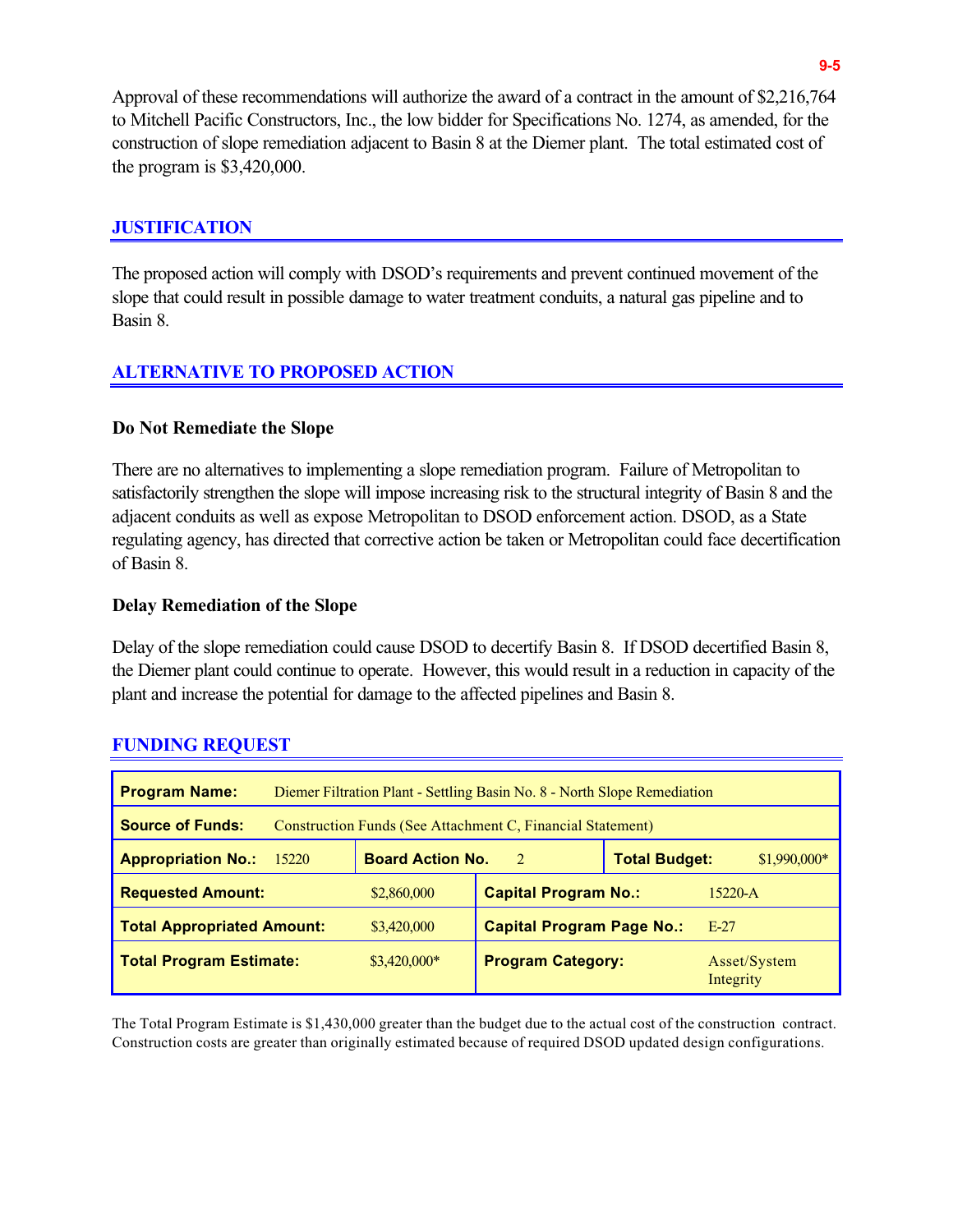The specifications, as amended, established mandatory subcontracting requirements (MSR) and required the bidder to conduct a good-faith effort to encourage participation of minority- and womenowned business enterprises (MBE/WBE). The MSR for this project was 14 percent and 22.1 percent of the work will be subcontracted. The Anticipated Levels of Participation for MBE/WBE firms were established at 3 percent and 1 percent respectively. The contractor's proposed MBE participation was 0 percent with 4.11 percent submitted for WBE. The Business Outreach Office has reviewed the good-faith effort submitted by Mitchell Pacific Constructors, Inc., and has deemed it acceptable in meeting the criteria set forth in the specifications. The MBE/WBE subcontractors are listed on Attachment A.

#### **ACTIONS AND MILESTONES**

- $\Box$  June 1993 Appropriated \$560,000 for design of slope remediation for Basin 8 at the Diemer plant (Initial Board Action)
- $\Box$  February 2000 Complete construction of slope remediation.

#### **CEQA COMPLIANCE / ENVIRONMENTAL DOCUMENTATION**

In May 1993, the Board determined that this project is exempt from the provisions of the California Environmental Quality Act (CEQA) because it consists of the restoration of a deteriorated structure to meet current standards of public health and safety involving no expansion of use beyond that previously existing (State CEQA Guidelines, Section 15301).

#### **CONTRACT SUMMARY**

| <b>Contract Status:</b> | <b>New</b>                                                                             | <b>Type of Selection:</b>            | Competitive Bid,<br>Specifications No. 1274 |  |
|-------------------------|----------------------------------------------------------------------------------------|--------------------------------------|---------------------------------------------|--|
| <b>Contract Form:</b>   | Construction                                                                           | <b>Contractors Requesting Plans:</b> | 23                                          |  |
| <b>Contract Type:</b>   | Lump sum                                                                               | <b>Bids Submitted:</b>               | 4                                           |  |
|                         | <b>Evaluation Criteria:</b> Low bid that meets the requirements of the specifications. |                                      |                                             |  |

#### **DETAILED REPORT**

The Diemer plant is situated on top of a hill and confined on all sides by steep slopes that were configured through extensive earthwork during the original construction of the facility. The surface of the slope adjacent to Basin 8 has a history of instability beginning with observations of down-slope movement starting in 1965. Subsequently, cracking in the asphalt pavement on the slope benches began to occur which prompted staff to expand their routine inspection program to include precise survey measurements. Because excess soil moisture can exacerbate soil instability, all nearby landscape irrigation was discontinued indefinitely as well. Due to the size and configuration of Basin 8, its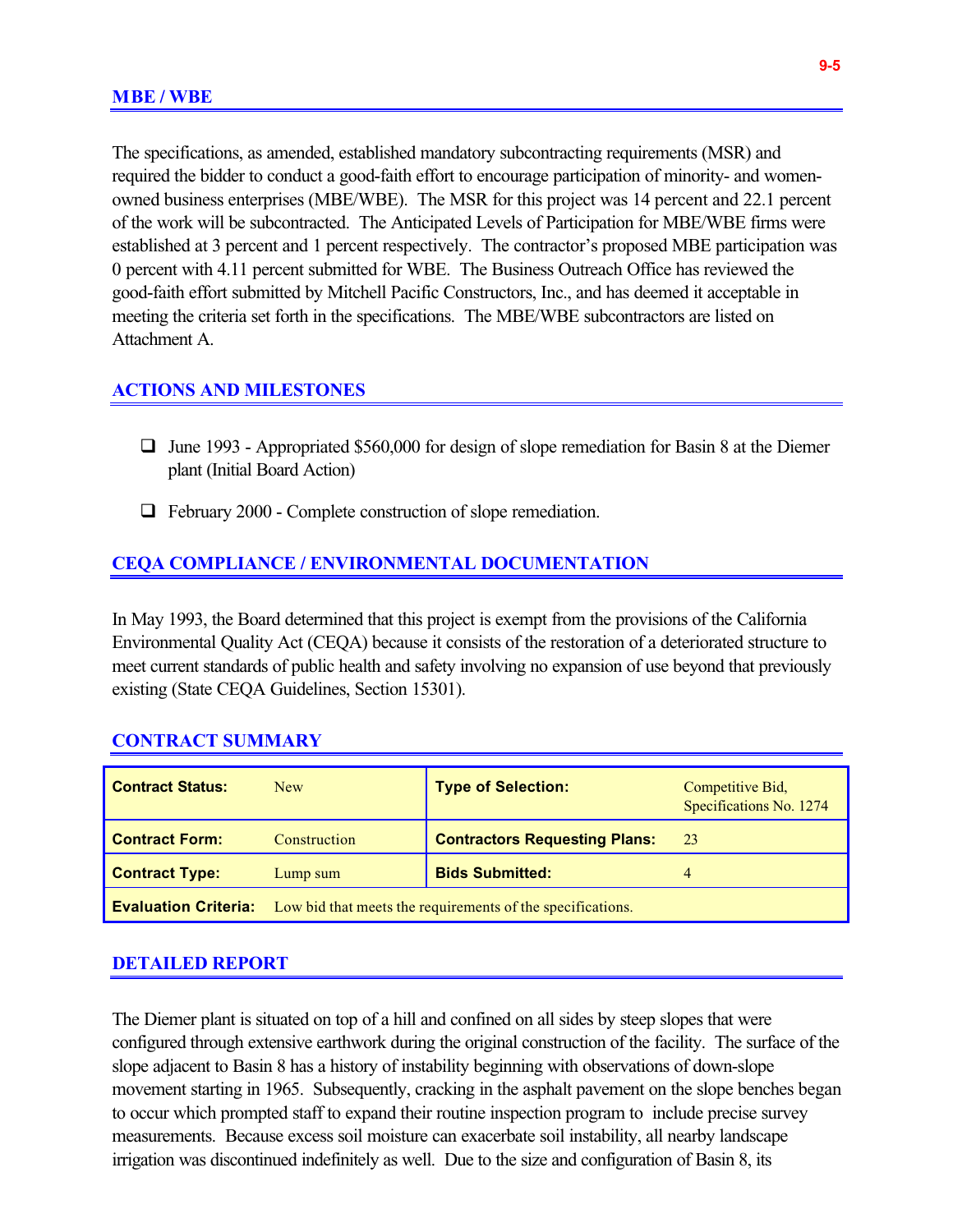northernmost perimeter wall is considered to be a dam and falls under the regulatory authority of the DSOD. As a result, Metropolitan notified DSOD of the slope movement in its routine inspection reports that are required of all dam owners.

Initially, DSOD requested that Metropolitan continue monitoring and reporting on the behavior of the slope and complete an investigation and study followed by submittal of a plan to DSOD for stabilizing the slope. Subsequently, DSOD approved the plan and directed Metropolitan to complete design of a strengthening system and submit construction drawings and specifications to their agency for review and approval. In June 1993, the Board approved an appropriation for \$560,000 to complete all work in advance of award of a construction contract. Staff selected the geotechnical consultant Dames and Moore, on a competitive basis, to complete all design and geotechnical work and the construction drawings and specifications. In compliance with DSOD guidelines, the 90 percent complete construction specifications was submitted to DSOD for review but was rejected because it did not include, in their view, sufficient remediation of the slope. As a result, a revised design was submitted and is nearing approval. This revised expanded construction effort, as a result of DSOD's direction, has increased the total program cost from the 1993 estimate of \$1,990,000 to \$3,420,000.

Work under this contract consists of first installing a soldier-pile shoring system to a depth of 15 feet into competent soil down-slope of the plant and natural gas pipelines. The shoring system will confine and stabilize the soil supporting the basin and pipelines while the remaining down slope material is removed and recompacted with geosynthetic soil reinforcement.

Four bids were received and opened under Specifications No. 1274, as amended, for construction of the slope remediation project. These bids are shown on the attached Abstract of Bids (Attachment B). The apparent low bidder, Fleming Environmental, Inc., requested relief from its bid due to a clerical mistake which materially changed the bid. In accordance with Section 5100 of the California Public Contract Code, Metropolitan granted Fleming relief from its bid. The low bid from Mitchell Pacific Constructors, Inc., in the amount of \$2,216,764 complies with requirements of the specifications, is \$284,236 below the next lowest bid, and is \$266,764 above the Engineer's Estimate. Mitchell Pacific Constructors, Inc., will construct the slope remediation and perform appurtenant work. Metropolitan forces will perform construction management, contract administration and field inspection. A breakdown of the total estimated project costs is shown on Attachment C.

JIM\mg:rev8 (Diemer Slope)

**Attachment 9-5A**

**Attachment 9-5B**

**Attachment 9-5C**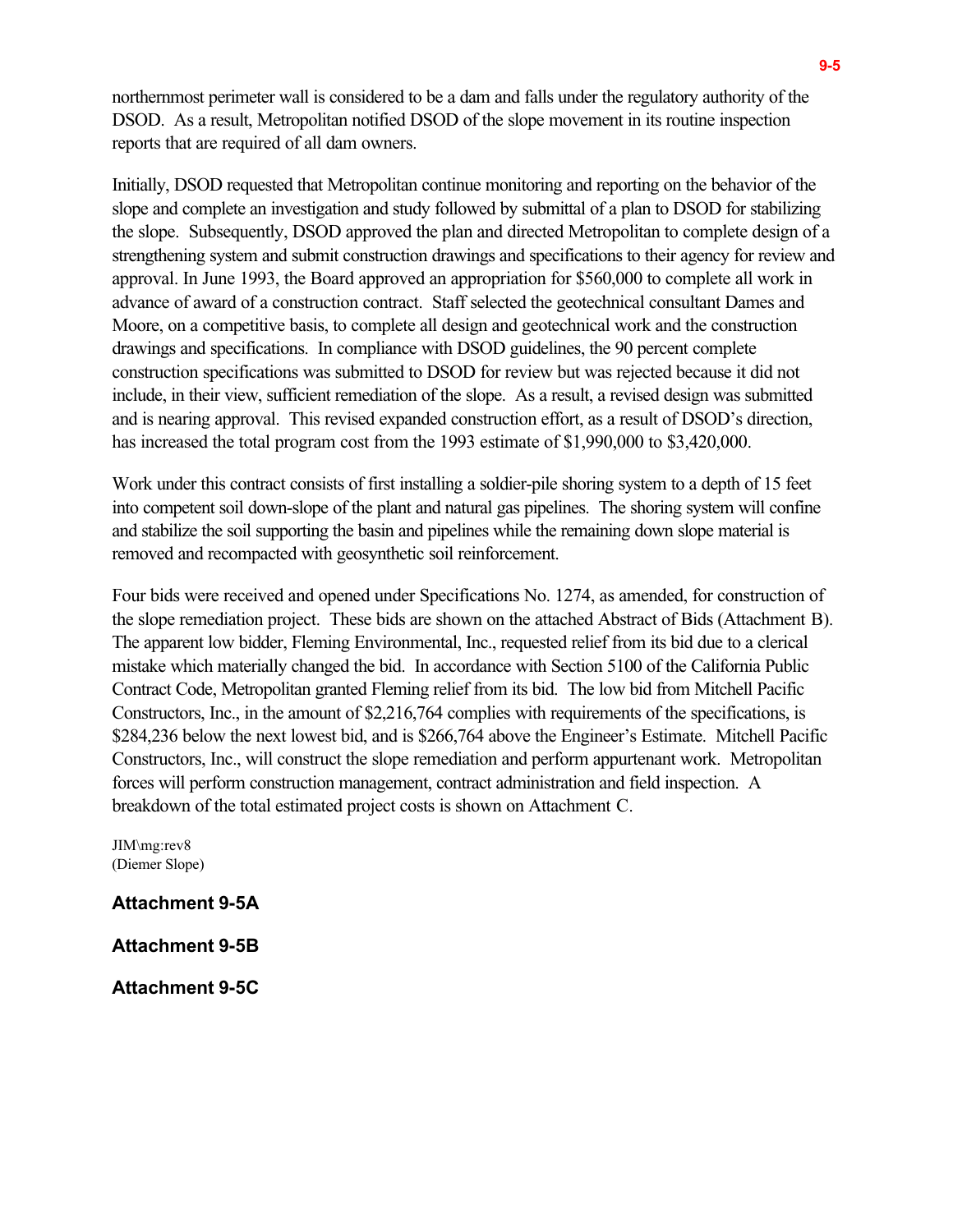## **Attachment 9-5A**

## **MBE/WBE PARTICIPATION**

#### **Specifications No. 1274, as Amended**

## **Name of Bidder: Mitchell Pacific Constructors, Inc.**

## **MBE/WBE Participation Levels: 3% MBE and 1% WBE**

|                                                            |                                                                   | Participation |       |
|------------------------------------------------------------|-------------------------------------------------------------------|---------------|-------|
| <b>Name of Certified MBE/WBE</b><br>Subcontractor/Supplier | <b>Work to Be Performed or</b><br><b>Materials To Be Supplied</b> | MBE%          | WBE%  |
| Natures Image<br>Lake Forest, CA                           | Landscaping                                                       | $0\%$         | 4.11% |
|                                                            | <b>Total Committed Participation</b>                              | $0\%$         | 4.11% |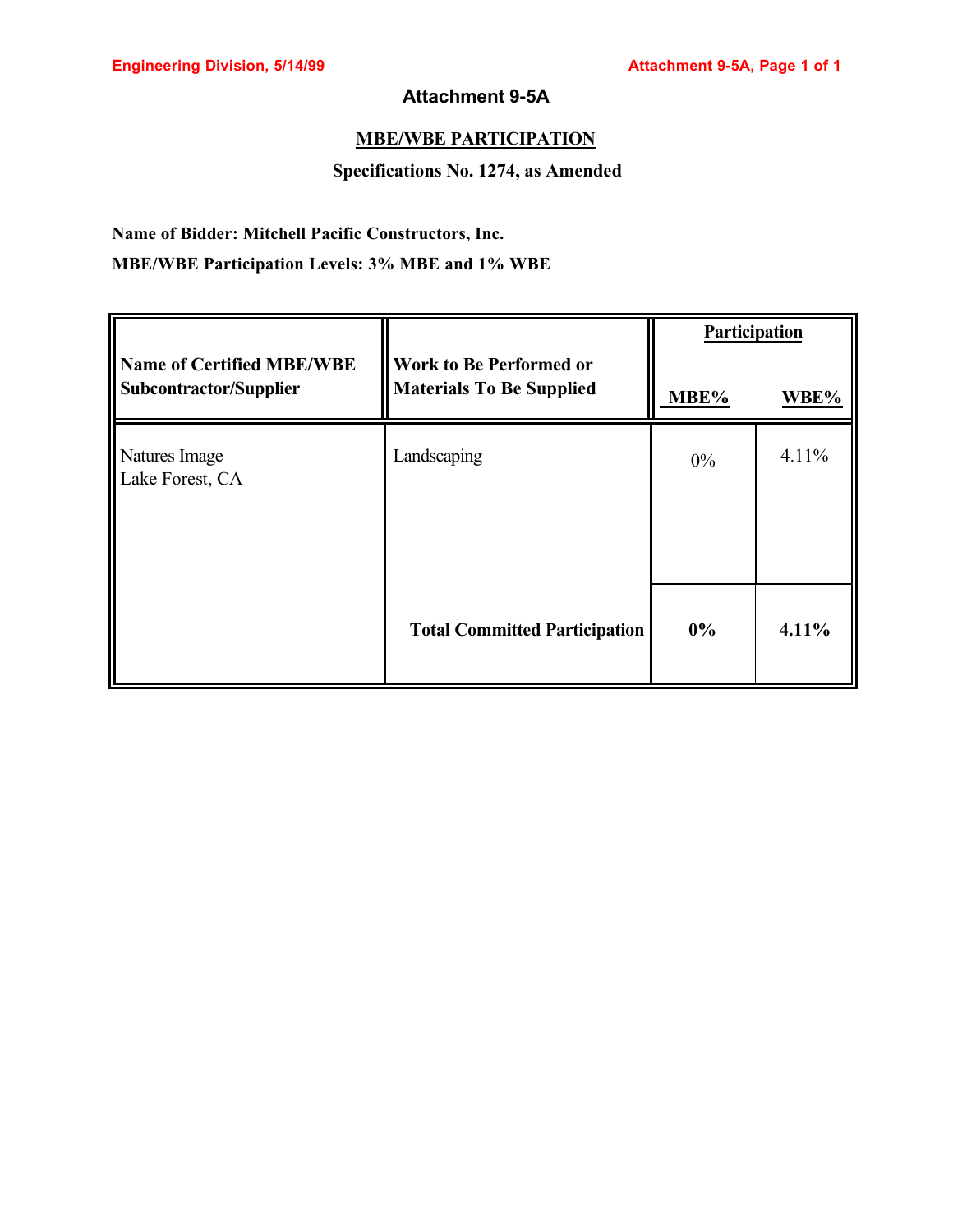## **Attachment 9-5B**

#### **The Metropolitan Water District of Southern California**

#### **Abstract of Bids Received May 14, 1999, at 10:00 a.m.**

**Specifications No. 1274, as Amended**

**Robert B. Diemer Filtration Plant**

#### **North Slope Remediation Settling Basin No. 8**

The project consists of excavating and recompacting the fill material at the lower portion of the slope, reinforcing the lower portion of the slope with geosynthetic material, supporting the upper portion of the slope with a Contractor-designed, -furnished and -installed temporary soldier pile-tieback shoring system, construction of irrigation systems, landscape planting, landscape maintenance, and performing other appurtenant work as specified and shown on the drawings.

#### **Engineer's Estimate: \$1,950,000**

| <b>Bidder &amp; Location</b>                              | Item 1<br><b>Mobilization</b> | Item 2<br><b>Construction</b> | Item 3                   | <b>Total of Items</b> |
|-----------------------------------------------------------|-------------------------------|-------------------------------|--------------------------|-----------------------|
|                                                           |                               |                               | Landscape<br>Maintenance | 1 through 3           |
| *Fleming Environmental, Inc. - Buena Park,<br>CA.         | \$50,000                      | \$2,134,000                   | \$3,000                  | \$2,187,000           |
| Mitchell Pacific Constructors, Inc. - Palm<br>Springs, CA | \$50,000                      | \$2,163,764                   | \$3,000                  | \$2,216,764           |
| C. A. Rasmussen, Inc. - Corona, CA                        | \$50,000                      | \$2,448,000                   | \$3,000                  | \$2,501,000           |
| Clarke Contracting Corporation - Lawndale,<br><b>CA</b>   | \$50,000                      | \$2,921,000                   | \$3,000                  | \$2,974,000           |

\*Low bidder, Fleming Environmental, Inc., requested relief from its bid due to a clerical mistake made during the final compilation and filling out of Document 00310 Bidding Sheet, which materially changed the bid. In accordance with Section 5100 of the California Public Contract Code, Metropolitan granted Fleming relief from its bid.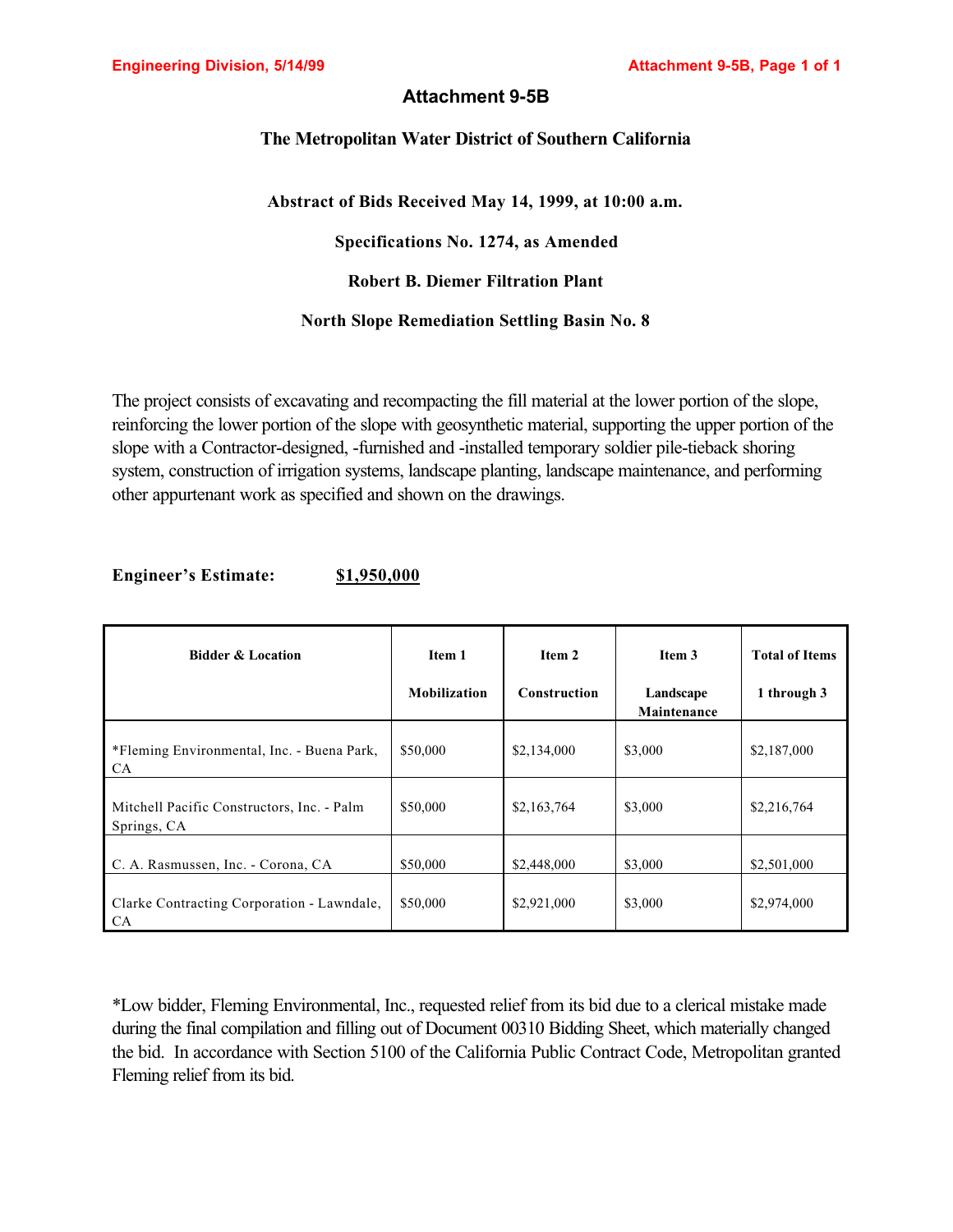# **Attachment 9-5C**

## **FINANCIAL STATEMENT**

(Capital Program No. 15220-A)

The breakdown of the total estimated cost for Board Action Nos. 1 and 2 for slope remediation for Basin 8 at the Diemer filtration plant is shown below:

|                                        | <b>BOARD ACTION</b>        | <b>BOARD ACTION</b> |
|----------------------------------------|----------------------------|---------------------|
|                                        | <b>NO.1</b><br>(June 1993) | NO.2<br>(June 1999) |
| Contract - Specifications No. 1274     | S<br>$\theta$              | \$2,216,764         |
| Low Bid Received May 14, 1999          |                            |                     |
| Labor:                                 |                            |                     |
| Engineering                            |                            |                     |
| Final Design/Specification Preparation | \$178,000                  | \$178,000           |
| <b>Construction Support</b>            | $\theta$                   | 46,000              |
| Field Inspection/Soils & Concrete      | $\boldsymbol{0}$           | 121,000             |
| <b>Contract Administration</b>         | $\boldsymbol{0}$           | 36,000              |
| <b>Other Divisions</b>                 |                            |                     |
| Environmental/Permitting               | 11,000                     | 17,000              |
| Operations/Other                       | 11,000                     | 14,000              |
| <b>Subtotal Labor</b>                  | \$200,000                  | \$412,000           |
| Material and Supplies                  | 2,000                      | 4,000               |
| <b>Incidental Expenses</b>             | 2,000                      | 8,000               |
| Professional/Technical Services        | 170,000                    | 220,000             |
| <b>Operating Equipment</b>             | 2,000                      | 5,000               |
| Gas Co. Line relocation                |                            | 30,000              |
| Contingencies                          | 74,000                     | 297,236             |
| <b>Subtotal Other Direct</b>           | \$250,000                  | \$564,236           |
| <b>Administrative Overhead</b>         | 110,000                    | 227,000             |
| <b>Total</b>                           | \$560,000                  | \$3,420,000         |
| <b>Estimated Funds Required:</b>       |                            |                     |
| Initial                                |                            | \$560,000           |
| Board Action No. 2                     |                            | 2,860,000           |
| Total                                  |                            | \$3,420,000         |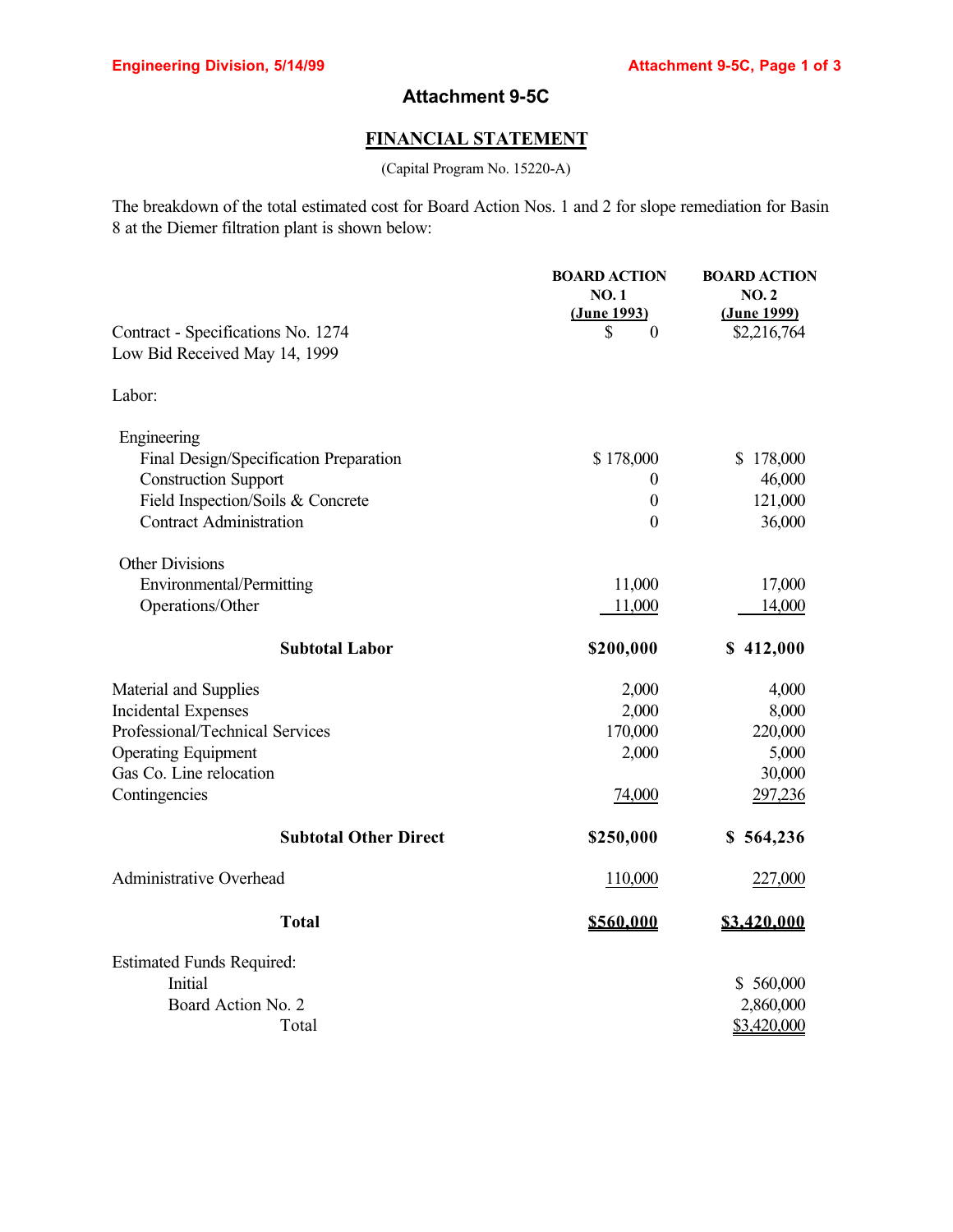## **Engineering Division, 5/14/99 Constraining Properties Attachment 9-5C, Page 2 of 3**

Source of Funds: Construction Funds, including the General Obligation Bond Construction Fund, the Water Revenue Bond Construction Fund, the Commercial Paper Note Construction Fund, and the Pay-As-You-Go Construction Fund.

Projected Expenditures of Funds :

| 573,000     |
|-------------|
| 2,549,764   |
| 297,236     |
| \$3.420.000 |
|             |
| \$1,990,000 |
| \$837,100   |
|             |